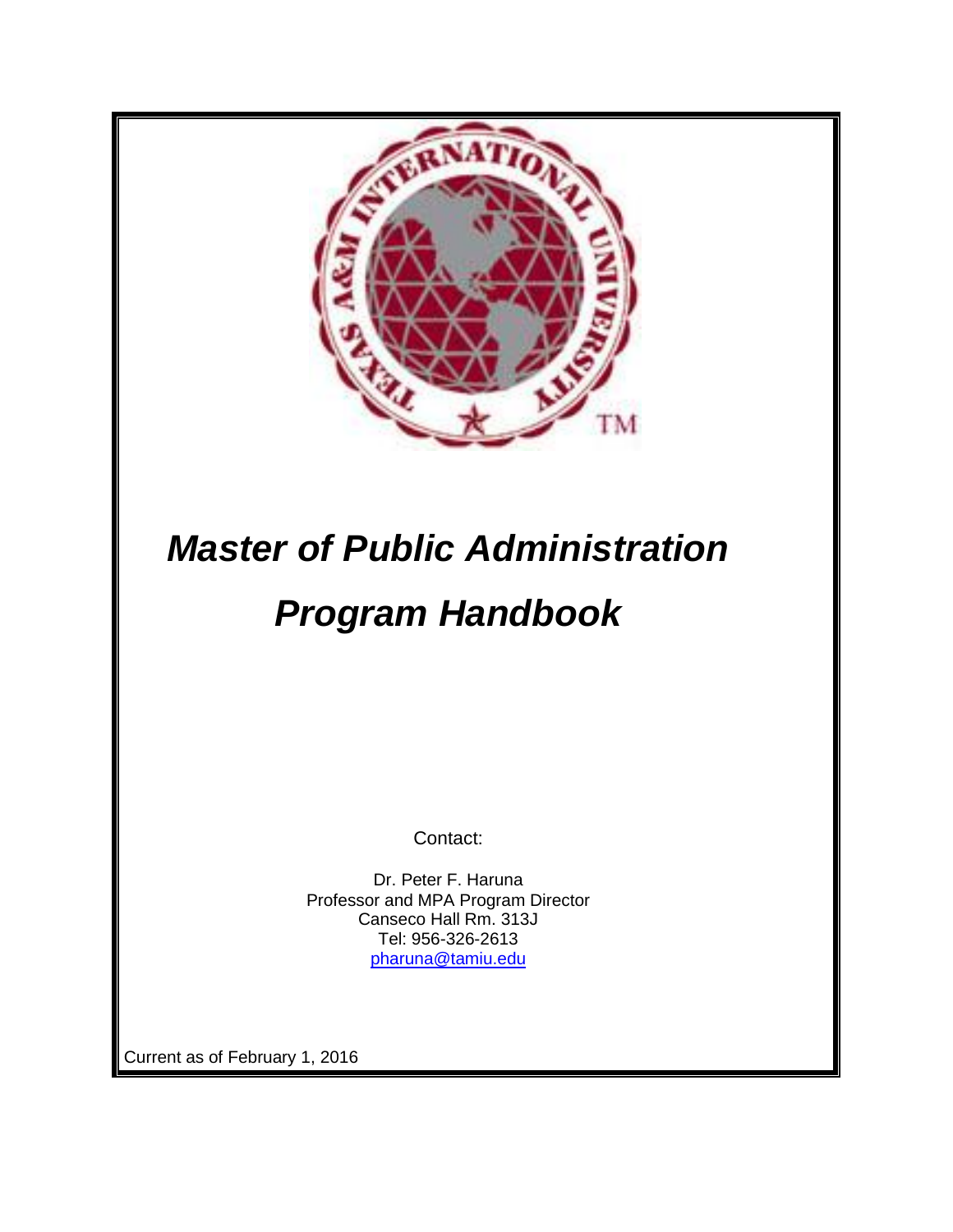# Table of Contents

| <b>Topic</b>                                                      | Page           |
|-------------------------------------------------------------------|----------------|
| Message from the Program Director                                 | 3              |
| <b>Mission and Purpose</b>                                        | 4              |
| Program Background                                                | 4              |
| <b>Admission Requirements</b>                                     | 5              |
| <b>Admission Process</b>                                          | 5              |
| Program Advisory Committee (PAC)                                  | 6              |
| Program of Study                                                  | $\overline{7}$ |
| Electives                                                         | 8              |
| Certificate in Nonprofit Leadership & Management                  | 8              |
| Internship                                                        | 8              |
| Project                                                           | 9              |
| <b>Comprehensive Examinations (COMPS)</b>                         | 9              |
| <b>Tips for COMPS</b>                                             | 10             |
| <b>Academic Standards</b>                                         | 11             |
| <b>Student Responsibilities for Online Graduate Study</b>         | 12             |
| <b>Grading Philosophy and Standards</b>                           | 12             |
| <b>Enrollment Policy</b>                                          | 13             |
| <b>Expiration of Classes</b>                                      | 13             |
| <b>Professional Development</b>                                   | 13             |
| <b>Technical Requirements for Courses and Courseware Training</b> | 14             |
| <b>MPA Faculty</b>                                                | 15             |
| Course of Study/PAC Form                                          | 16             |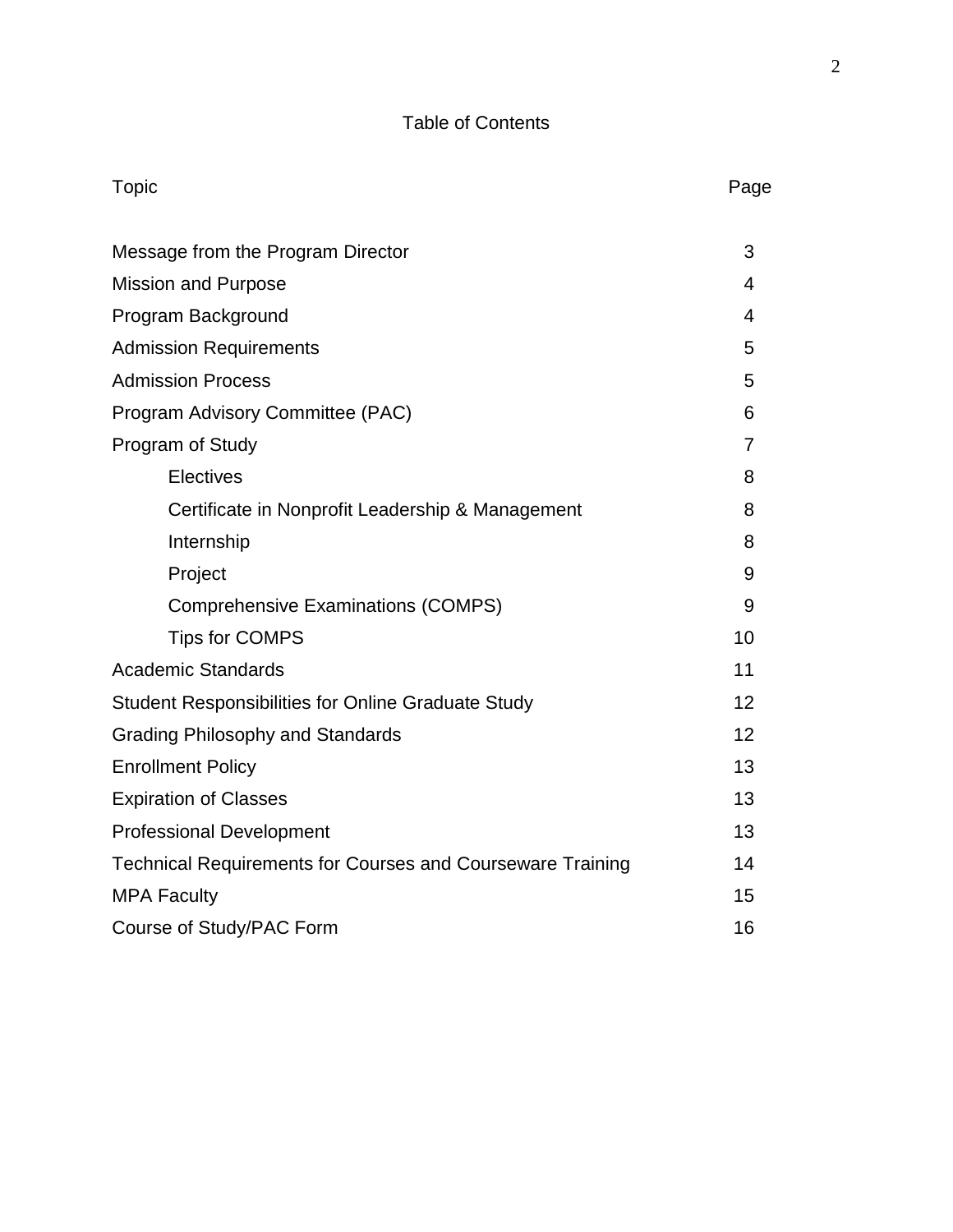#### **Message from the Program Director**

Greetings Current and Prospective Program Participants:

This handbook is the official reference document for the MPA program, covering its structure, process, and policies. Students are required to review it as part of their program orientation and are encouraged to consult it first for any information needed over the course of your involvement in the program. Current and prospective students can, of course, contact me directly on any element that is unclear or not covered in the handbook.

Below is a summary of the TAMIU MPA program's unique and valuable features:

- We are a fully on-line program with all of our core courses and many of our elective offerings available to participants from anywhere in Texas, the nation and the world.
- We are fully accredited by the National Association of Schools of Public Affairs and Administration (NASPAA), one of only two Texas A&M system universities to achieve this standing (the other is College Station).
- We have full time faculty who are nationally and internationally recognized, committed to improving the quality of public service, and dedicated to your professional development.
- The program carries with it the full compliment of resources available through the entire Texas A&M system including on-line library access to books and professional journal articles numbering in the millions.
- We have a demonstrated record of accomplishments and are highly regarded among employers, alumni, and current participants who know this program truly contributes to a successful and satisfying public service career.

Please feel free to email, call, or come personally to talk about the program with me about our program. We are proud of the educational opportunity that awaits you in the MPA program at Texas A&M International University and pledge to work with you to achieve your personal and career goals.

Peter F. Haruna

Professor of Public Administration MPA Program Director [pharuna@tamiu.edu](mailto:Timothy.Dolan@tamiu.edu)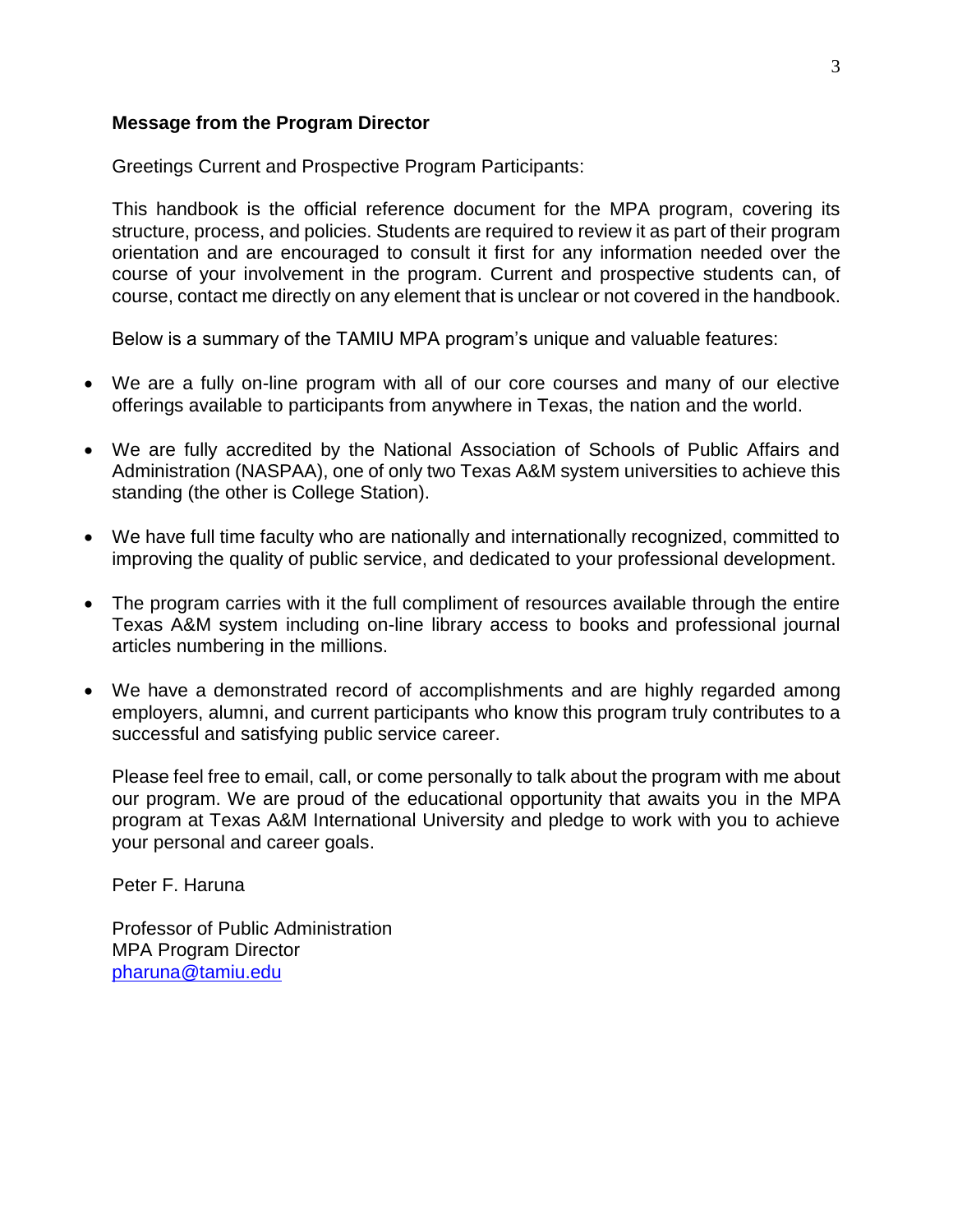#### **Mission and Purpose**

The MPA program is committed to providing individuals employed in or seeking careers in the public and non-profit sectors with quality professional knowledge, skills, and abilities needed to lead and manage public and non-profit agencies, programs, and projects. Taking advantage of the location in the south Texas border region, we prepare students for leadership and management roles in a culturally diverse nation and global society. Through commitment to innovative teaching and research, the MPA program provides excellence in education and training for public service by teaching students to value public service, to think analytically and critically, and to communicate effectively.

#### **Program Background**

The MPA Program has been in existence since 1999 and many of our graduates are serving in various positions in federal, state, county, and local government. We are housed in the Department of Social Sciences that includes Criminal Justice, Geography, Political Science, and Sociology. We are fully accredited by the National Association of Schools of Public Affairs and Administration (NASPAA). We are the only NASPAA accredited program in the A&M system outside of the main campus at College Station. Our focus is to develop the professional capacities of rising and mid-career professionals in both the foundations and newest innovations of our craft.

The program features in-depth study in an interdisciplinary core that provides students with a comprehensive understanding of the field of public administration and the knowledge, skills and abilities in the essential areas of communication, administrative ethics, advanced research methods, budgeting and financial management, human resources management, and program evaluation. Our program allows the flexibility to construct a program of study that incorporates elective courses from other academic departments.

As a fully online program, we are aware of benefits, but also the challenges of preparing participants in all aspects of professional development including establishing a network of relationships with fellow members of the program. Our student-faculty ratio is low, which facilitates more individualized consultation and advising, as well as close working cooperation between faculty and students. We recognize our responsibilities as educators and mentors in professional development and strive to be accessible beyond the delivery of course content.

We are a professional graduate program that prepares students for leadership and management roles in the public and nonprofit sectors. We offer the opportunity to tailor a program of study to individual professional needs and interests through a choice of elective offerings and our nonprofit management certificate option. The faculty are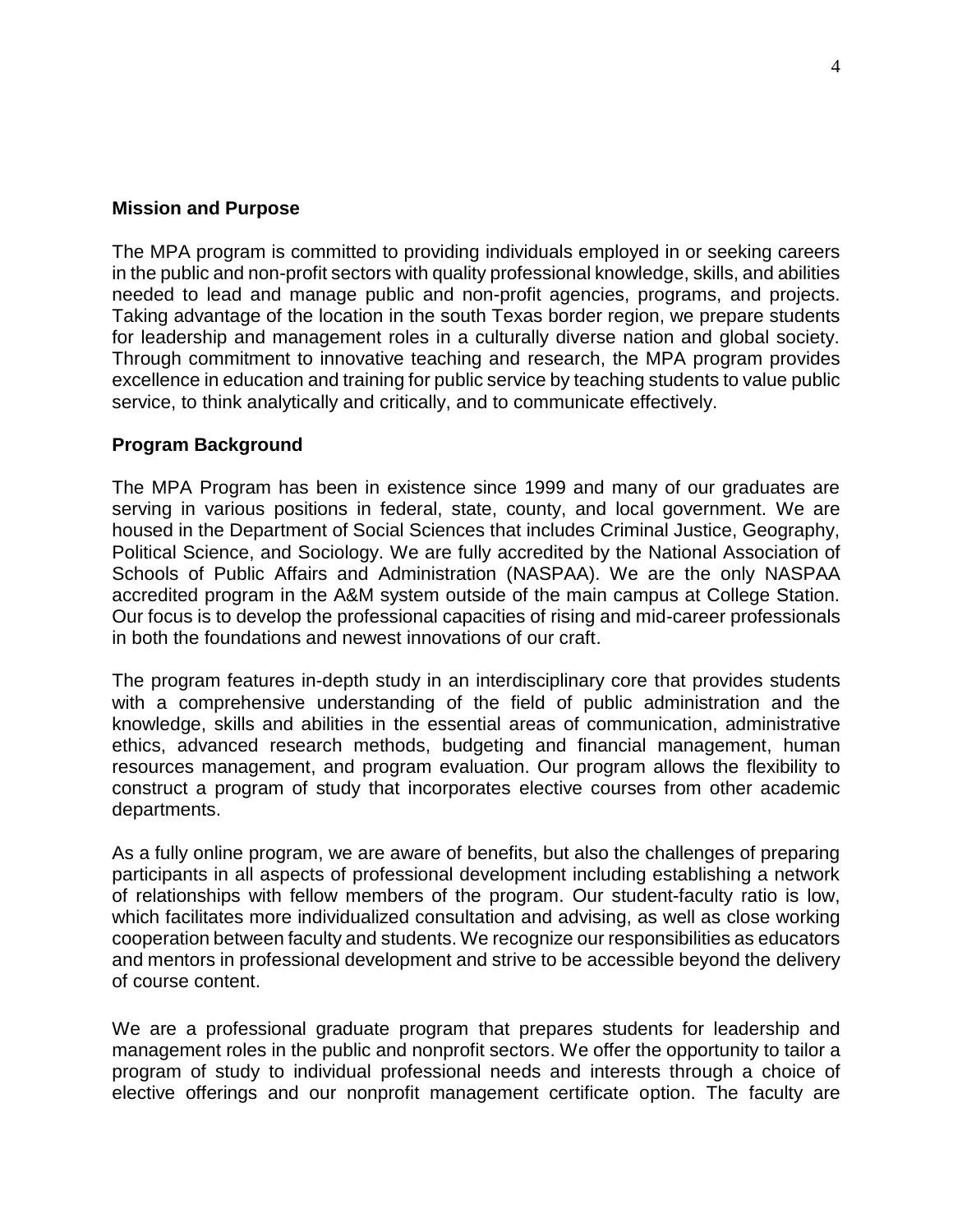nationally and internationally recognized in their respective areas of research and teaching and yet remain highly accessible to and interested in the professional development of all our graduate students.

#### **Admission Requirements**

General admission requirements for graduate study at TAMIU are described at [http://www.tamiu.edu/gradschool/.](http://www.tamiu.edu/gradschool/)

The Master of Public Administration degree (MPA) is open to all who hold a baccalaureate degree from an accredited institution of higher learning, and meet the requirements of TAMIU and the College of Arts and Sciences for graduate admission. In addition, candidates for admission must meet 3 of the 4 criteria listed below:

- A minimum cumulative grade point average of 3.0 (4-point scale)
- Evidence of 3 years or more of management experience to be addressed in the applicant's statement of purpose
- Satisfactory expression in the statement of purpose essay portion of the application
- Satisfactory performance on the personal interview portion of the program admissions process.

**International Students** from non-English speaking countries will need a TOEFL exam score of 79 (on-line version) or 550 (paper-based) or an ILETS score of 6.5. This is an institution-wide standard for graduate admission.

#### **Admission Process**

Application materials are initially submitted to the Office of Graduate Studies and Research for preliminary screening to ensure compliance with university and graduate school policies (http://www.tamiu.edu/gradschool/admissions.shtml). The application includes a completed application form, official transcripts (TAMIU graduates do not need to submit transcripts), and a written statement specifically outlining your purpose for pursuing an MPA degree. There is also an application fee of \$35 payable in person, by mail, or online (\$25 late fee if submitted after deadline). Upon receipt of submission of graduate admission application materials candidates must then schedule interviews with the MPA Director. Where documentation is incomplete, you may register for up to six (6) credit hours with the express permission of the Program Director.

Our department has a standing admissions committee that receives and considers new applications from the Office of Graduate Studies and Research on a regular basis. This committee meets at least twice a year to consider and provide full review to all applications for Fall and Spring admissions. Upon review of your application package, the committee issues a written notice that grants full admission and clears the student to enroll full-time, once all the admission criteria are met and the student performs up to the level of graduate study.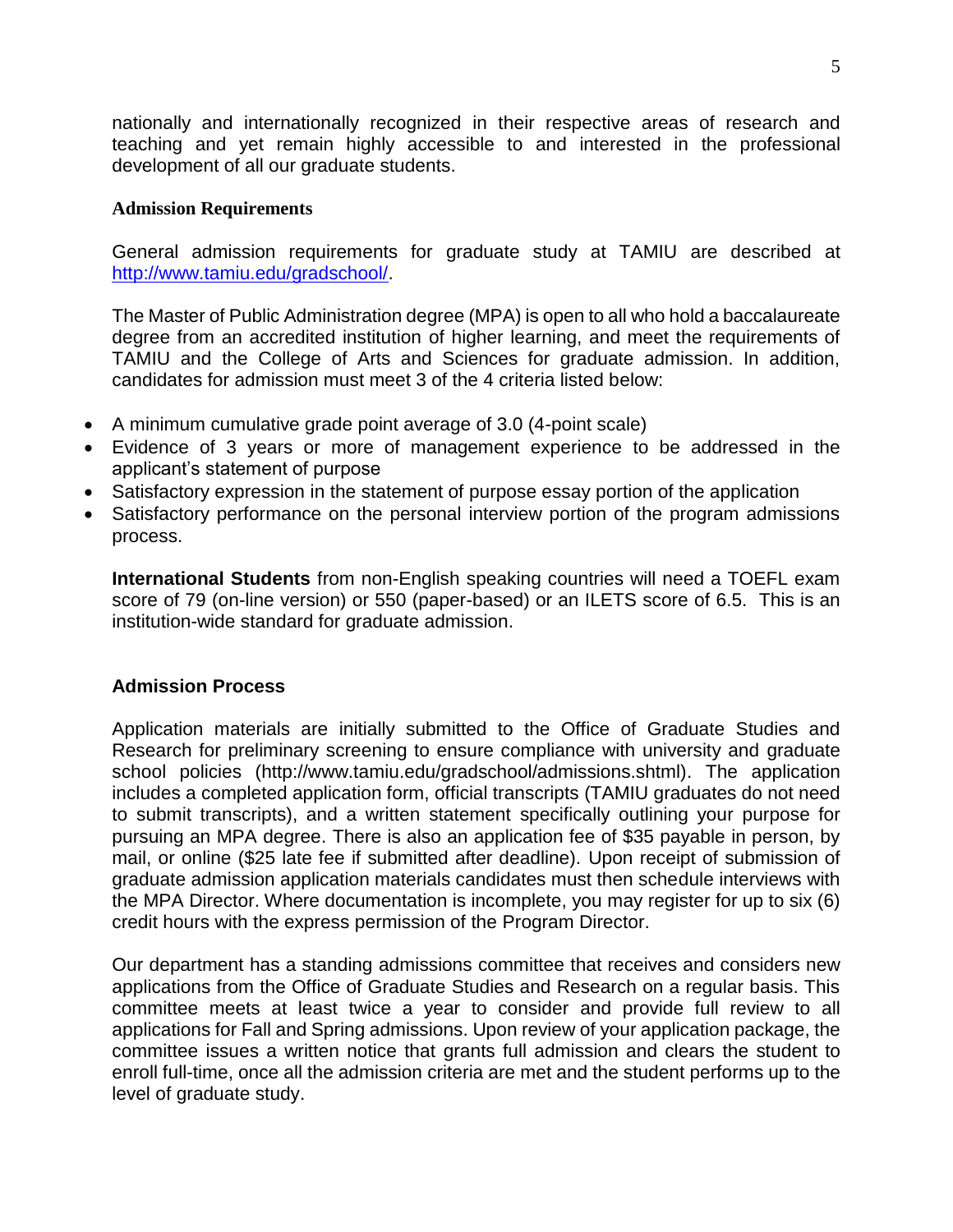The admissions committee may deny admission or recommend provisional admission, if in their professional judgment; the student does not satisfactorily meet all of the admissions criteria. In that case, the admissions committee issues a written notice of justification for their decision that is forwarded to the office of Graduate Studies and Research. Thus, the MPA faculty control the admissions process into the MPA program, but official notification of program admission emanates from the Office of Graduate Studies and Research.

Before you can enroll in a course, proof from the Office of Graduate Studies and Research to enroll on a provisional basis must be confirmed by the Registrar. At that point students are strongly urged to meet with the Program Director. Our MPA Program Director is initially responsible for MPA advisement and registration until you are assigned to a program advisory committee.

## **Program Advisory Committee (PAC)**

The Program Director is the principal advisor over the first year of study. After completing that one year of study, participants will be assigned to a Program Advisory Committee (hereafter PAC) consisting of three members, one of whom will be the Program Director, who will guide participants through the balance of their studies. Participants are free to change their PAC membership as circumstances might dictate. (Change of professional emphasis, faculty availability due to development leave, etc.).

PAC membership will normally include program faculty researching and teaching courses in one's area of specialized interest. The PAC serves to advise, jointly with the MPA Program Director who approves your program of study, and monitors progress through it. A faculty member who is not part of the MPA program core faculty but provides expertise in the participant's area of specialized study might be considered as PAC member with the approval of the Program Director. Likewise, a senior management professional from an organization related to the student's elective focus may be a member of a PAC. However, students can have only one non-program member as part of their PAC.

A **Program of Study Form** (p. 16) may be used for this purpose. The PAC works with you until after comprehensive exams have been completed and you have been cleared for graduation. Once constituted and approved, the PAC will be your official advisory body.

The PAC should meet at least once each academic year with the participant to review the student's progress and consult on electives. In instances of unsatisfactory progress, these findings may go to the Department Chair via the MPA Program Director for appropriate action. It is the participant's responsibility to arrange such a meeting whenever necessary. Meetings can be scheduled via a remote link such as Skype for participants not residing in the Laredo area.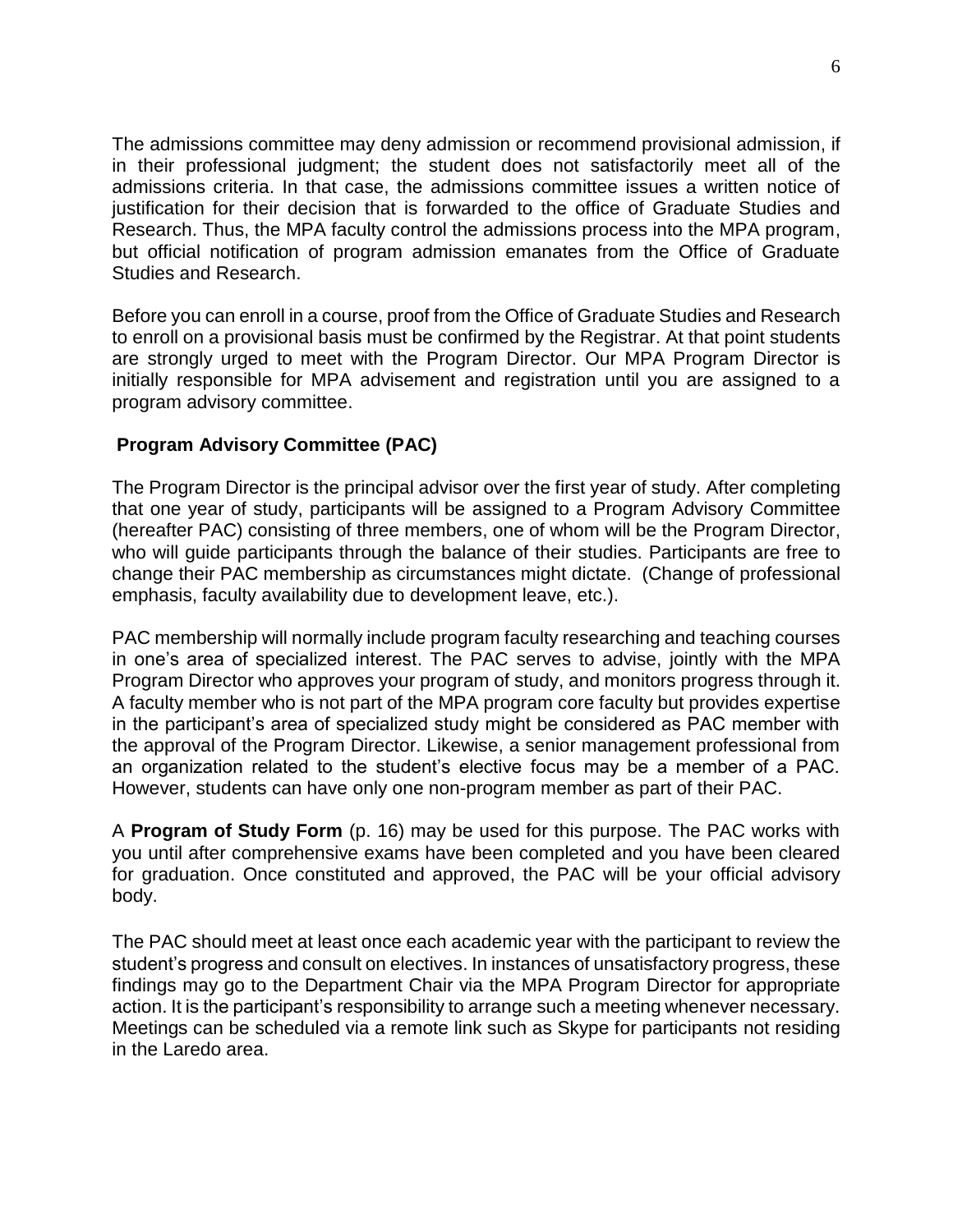The PAC Chair convenes the meeting as soon as possible to prepare a formal plan outlining your program of study, which identifies all course work to be completed, scheduled over a reasonable period of time. The program of study may be amended as circumstances warrant, subject to approval of the PAC and the MPA Program Director.

Participants are encouraged to determine and declare an area of professional focus in consultation with your primary advisor. For example, students interested in human services administration might choose a major specialization in public administration and concentrate on courses dealing with human services delivery or management. For students with an interest in nonprofits, you can choose 9 hours from the nonprofit offerings, or take all 12 hours to receive the Certificate.

## **Program of Study**

The MPA consists of 42 hours of graduate credit. Students will take 33 of these hours in 11 core classes and 9 hours of electives. The general outline is as follows:

Required Core Courses: 33 hours

- PADM 5375 Survey of Public Administration and Public Affairs<sup>1</sup>
- PADM 5301 Advanced Methods $2$
- PADM 5332 Program Evaluation
- PADM 5334 Administrative Law
- PADM 5342 Organization Theory
- PADM 5344 Communication for Public Administrators
- PADM 5362 Administrative Ethics
- PADM 5378 Human Resources Management in Public Administration
- PADM 5380 Principles and Politics of Public Budgeting
- PADM 5382 Public Policy Development and Implementation
- PADM 5395 Project<sup>3</sup> or
- PADM 5396 Internship<sup>4</sup>

NOTE: <sup>1</sup>Prerequisite for all required courses. <sup>2</sup>Prerequisite for all required core courses and cross-listed with CRIJ 5320 and SOCI 5322. <sup>3</sup>Required for students with two or more years experience in the public sector. <sup>4</sup>Required for students with less than two years of experience in the public sector.

Course descriptions can be found in the TAMIU Graduate Catalog at:

http://www.tamiu.edu/catalog/current/coas-cdlist.shtml#padm

The program is configured to commence in the fall terms when our gateway courses (PADM 5375 and PADM 5301) are offered. These courses are prerequisites for all other core offerings. Those admitted or who choose to commence their study in the spring or summer terms will only be allowed to take elective courses until the gateway courses are completed. The majority of the core courses are only offered during the regular academic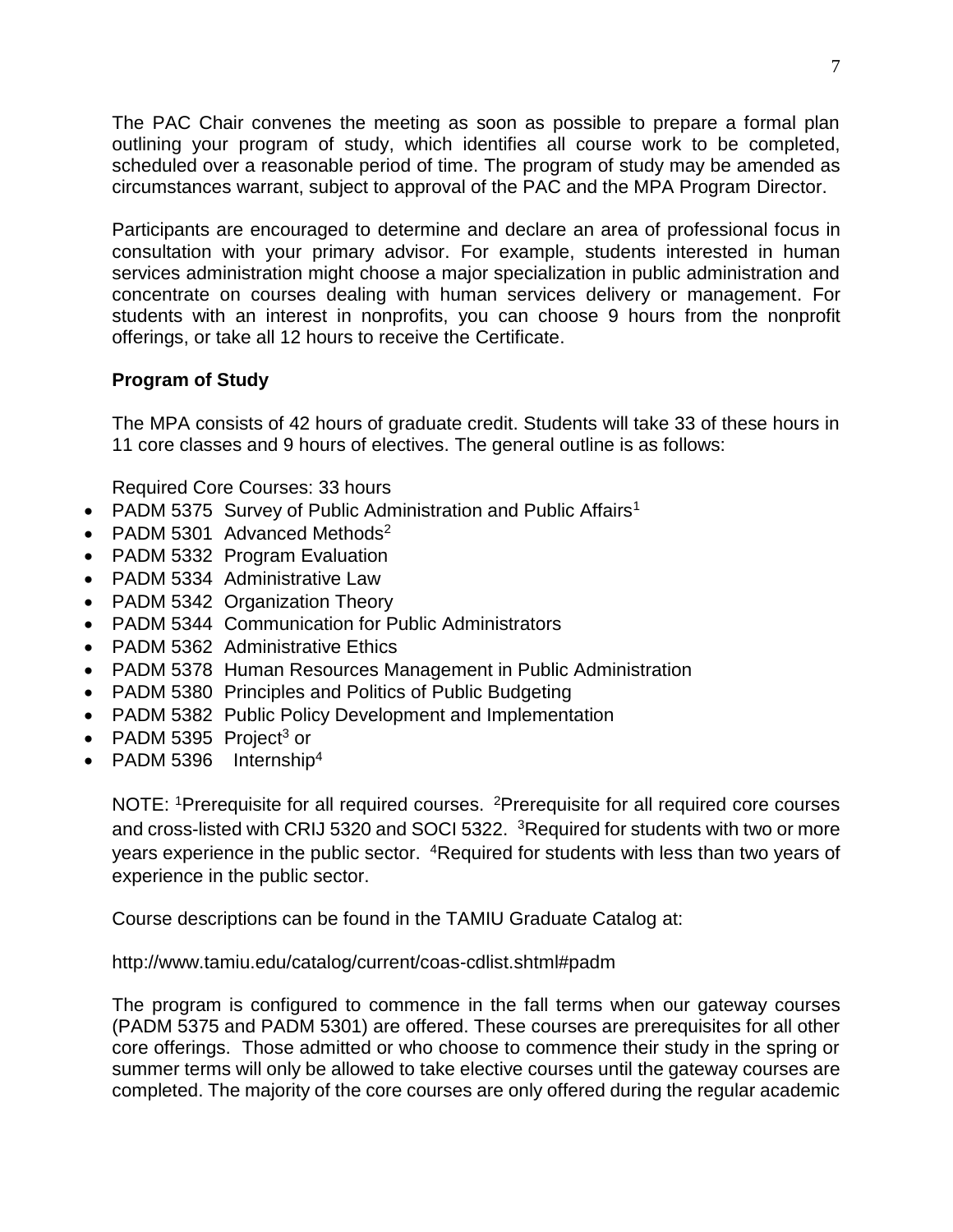year, although occasionally a core course may be offered during the summer session. The exceptions to this rule are: PADM 5395 (Project) and PADM 5396 (Internship), which are offered only during the summer session.

## **Electives**

The MPA degree does not have a minor. However, your electives should cohere in a logical fashion to reflect a specialized interest. For example, students interested in human resources might choose related courses in business. For students residing in the Laredo area, taking a face-to-face course to fulfill the elective option is encouraged if the specialization of interest is not available online. For those residing outside of Laredo, six (6) SCH can be transferred from an accredited institution. For those interested in nonprofits, you can choose nine (9) hours from the nonprofit course offerings, or take twelve (12) hours to receive the Certificate (be advised if you pursue this option you will graduate with 45 hours). Please consult with your faculty advisor about your specialized interest for assistance in selecting the appropriate courses. Any 5000-level class the University offers can be considered for your electives.

#### **Certificate in Nonprofit Leadership & Management:**

The certificate in Nonprofit Leadership and Management is a graduate level program that will develop the leadership and management skills unique to nonprofit organizations. The Certificate of Nonprofit Leadership and Management requires twelve (12) semester credit hours of graduate level courses or four (4) classes. It is intended for current master's students at TAMIU or at any other accredited university, and for graduates holding a minimum undergraduate degree in any discipline who want to acquire skills in leading nonprofit organizations. Courses in the Certificate Program can also be taken to satisfy the elective requirements in the TAMIU Master in Public Administration program. Courses are offered completely online in 7.5 week terms (2 per semester).

- PADM 5377 Survey of Nonprofit Management (first course in the sequence)
- PADM 5379 Philanthropy, Fund Raising for Nonprofit Organization
- PADM 5381 Grant and Contract Management
- PADM 5383 Nonprofit Law and Process
- PADM 5385 Strategic Planning and Fiscal Administration for Nonprofit Organizations
- PADM 5387 International Nonprofit Management
- PADM 5389 Leading for Performance in Nonprofit Organizations

Course descriptions can be found in the TAMIU Graduate Catalog at:

http://www.tamiu.edu/catalog/current/coas-cdlist.shtml#padm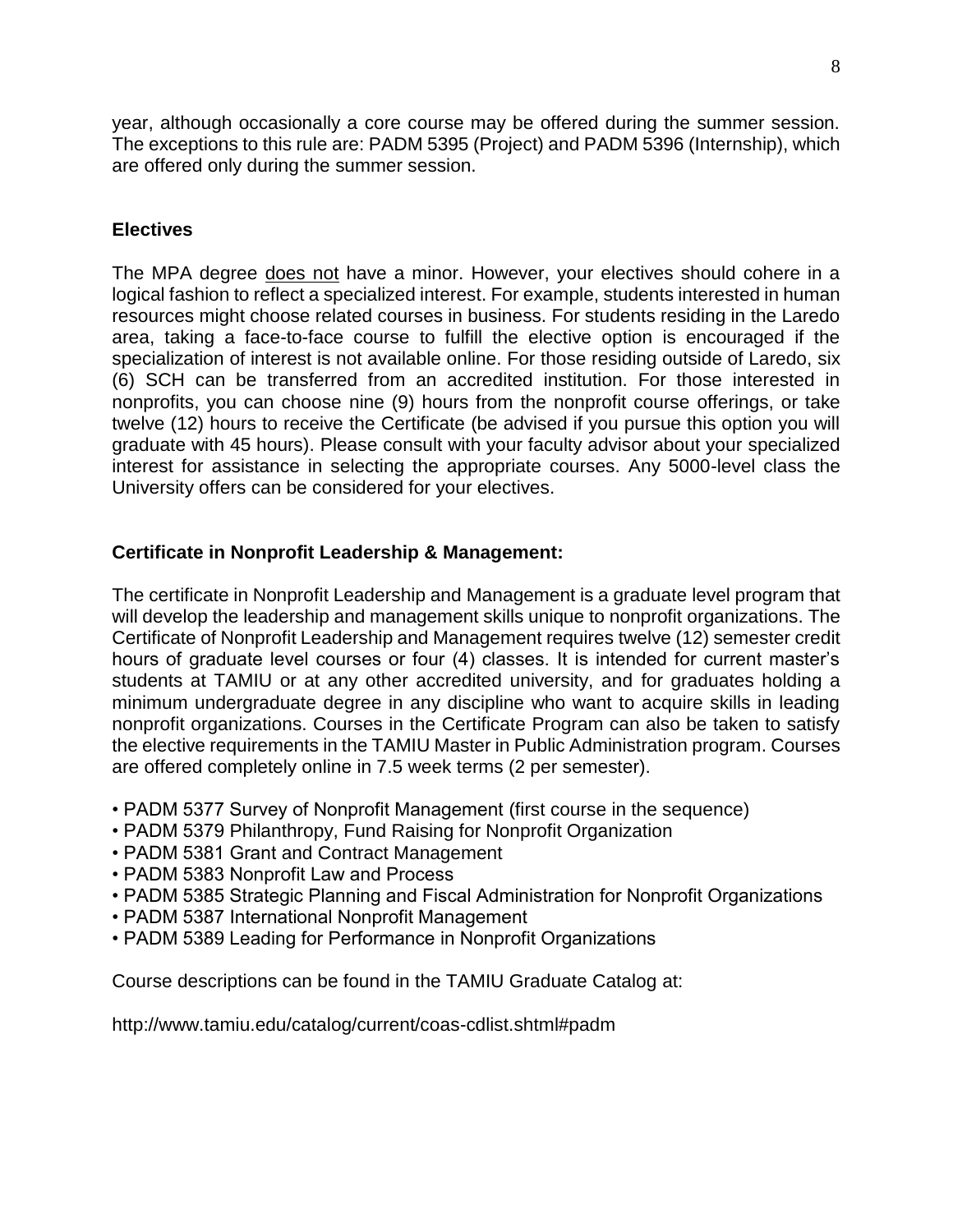#### **Internship**

For those students who do not possess the requisite years of experience working in their field in a supervisory/management position, you will be required to complete an internship (PADM 5396) in lieu of PADM 5395 Project. The MPA Program Director will determine whether a student is eligible for the Internship option upon admission to the program. The MPA Program Director will work jointly with students and public agencies to identify potential internship opportunities beginning in the Fall semester preceding the anticipated summer term internship. For example, if a student anticipates enrolling in PADM 5396 during summer of 2017, the identification of a potential internship should begin in Fall 2016 semester.

#### **Project**

The course is designed to assist graduating MPA students to complete a summer-long applied project. It is expected that students will bring knowledge gained from the MPA program to bear on the analysis of public problems and work-related experience. To this end, they will be exposed to research tools, techniques, and methods that they can apply in analyzing and solving problems toward achieving public interest goals and objectives. By the end of the summer, students will have a greater sense of how to grapple with complex public problems and apply analytical tools for studying and recommending solutions for them. The MPA Program Director will determine student eligibility for the Project.

#### **Comprehensive Examinations**

All students must pass a Comprehensive Examination (hereinafter COMPS) to fulfill the requirements of the degree. Students are eligible for COMPS after they have completed all of the core courses (with the exception of PADM 5395 - Project or PADM 5396 - Internship). The COMPS are a four-hour in-class closed-book examination designed to test the student's knowledge and understanding of the field and discipline, incorporating all relevant class material. The COMPS are graded on a Pass/Fail basis.

Students must be cleared by the Program Director before they can register for the COMPS. For students residing in close proximity to Laredo, the COMPS are administered at the University Testing Center (located in the Zaffirini Student Success Center). The COMPS are not hand-written; students will be using a computer. The exam begins promptly at 9AM, so arrive early, as latecomers will NOT be allowed to take the exam. For students residing outside of the local area, arrangements will be made to identify a suitable location to take the COMPS to guarantee the integrity of the process. Because the COMPS serve as the means for conducting annual assessments of our program, they are prepared and graded collectively by all MPA Faculty. You are expected to answer three questions, including knowledge and history of the field, theory, and practical tools and skills.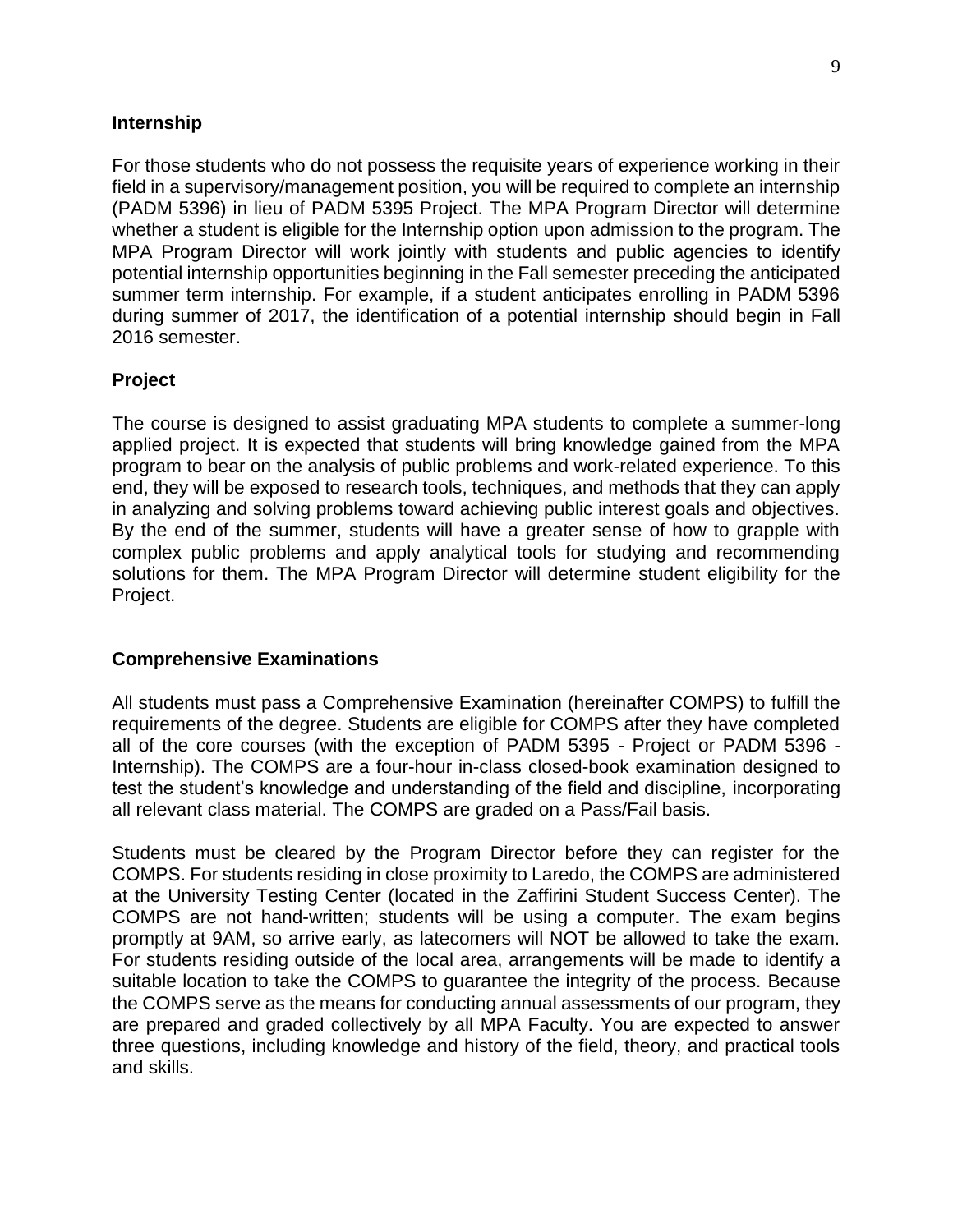COMPS questions test your ability to synthesize themes and issues, analyze complex ideas, and write clearly and logically. They also test your ability to apply the tools and skills in solving practical public problems. An acceptable response would be one that thoughtfully addresses all aspects of the questions, connects them logically, accurately cites the relevant literature, as well as demonstrating good writing mechanics.

MPA COMPS are offered once each in the Fall and Spring Semesters as indicated in the University calendar, and students must pass to be certified for graduation.

Eligible students can register online for the COMPS and you should register for the exam as soon as possible after the Program Director has cleared you. Registration should be completed no later than two (2) weeks prior to the scheduled COMPS date. Students who miss the deadline will need to contact the Program Director for permission to register late, although it is not a guarantee.

#### Link to COMPS Registration: <http://www.tamiu.edu/coas/dss/compexam.shtml>

As part of the preparation, the MPA Program Director in consultation with the MPA Faculty will arrange a 2-3-hour COMPS seminar at a date and time to be mutually agreed upon (students not residing in Laredo can be accommodated via Skype). Detailed guidance for and expectations of performance will be provided during the seminar. You are required to attend the seminar and seek clarification for all COMPS related issues.

COMPS results will be communicated in writing to each student within three weeks so make sure your mailing address is up to date. Students must pass all three questions to be cleared for graduation. Students who fail any of the three questions will be allowed to re-take those failed portions during the next iteration of COMPS. This information will be communicated in the official letter so you will know exactly which question/s you need to re-take.

## **Tips for the COMPS**

**Know your material well***:* The comprehensive exam is geared to test your knowledge of the field of Public Administration. You have to possess a thorough understanding about the concepts and also the connections and contradictions between and among the major ideas of Public Administration. One good way is to go back to the major thinkers and find out their perceptions about key issues (for example, politics/administration dichotomy, decision-making, leadership, accountability and discretion).

**Save all course material***:* Students lose access to courses shortly after the course ends, so it is your responsibility to save a copy of all relevant material to include assignments, papers, and exams you have done in the core courses. You should also keep the course textbooks, so avoid renting the textbook unless you want to incur the additional cost of a rental to prepare for the COMPS. You should also have backups in various storage devices. The COMPS include only the core courses, but you should consider saving work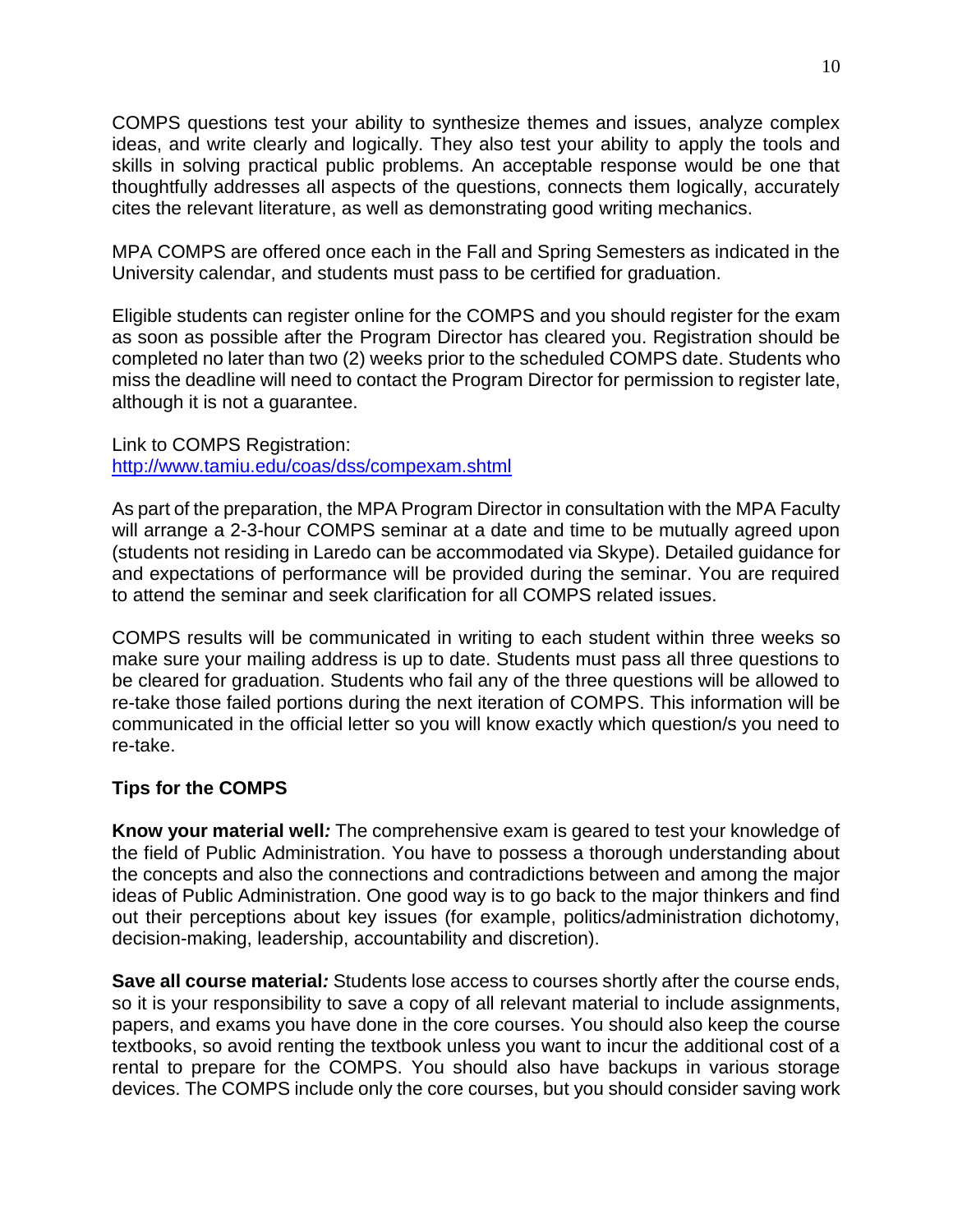from the courses comprising your specialized area of interest for your professional development.

**Arrange your ideas according to major topics***:* During each semester break, go over your notes, paper, collected articles and arrange them in a way that makes sense to you. You could have all the articles, commentaries by *Waldo* in one file. Or you could have all the papers about *reinventing government* in one place. You should know how they are arranged and where they are. To keep up with the issues, your notes need to be in your fingertips as well.

**Start preparing essays on major topics***:* You will have to write papers for a lot of courses. Take a look at the paper, see what and who is missing, and keep on adding to these. Soon, you will have your own little summaries of the field and sub-fields.

**Work in groups***:* Different study styles are appropriate for different people. Even if group work is not suited for you, meet with your cohorts and discuss about topics, preparation, and probable questions. You can exchange books and articles and find out about what you are missing from your colleagues.

**Utilize faculty***:* Pick the brains of your professors. Talk to them, ask them for suggestions, reading lists and anything you can think of. Each and everyone of the faculty has gone through the grueling process and their insights might help you a great deal.

## **Other Important Information**

## **Academic Standards**

Students are expected to maintain the highest level of academic integrity. Academic dishonesty of any sort will result in disciplinary action up to and including dismissal from the program. The relevant University policies are summarized in the current Catalog and in the College of Arts and Sciences (COAS) Academic Policies. Every course syllabus contains the most recent COAS policies and it is your responsibility to read and understand your rights and responsibilities. Examples of academic dishonesty include, but are not limited to:

- Submission of an assignment that is the work of another person in whole or part.
- Failure to cite the work of others appropriately, whether published or unpublished, print or non-print.
- Unauthorized copying of materials, including computer programs.
- Providing another student with information or receiving information from another student during examinations or class sessions, unless authorized by the instructor.
- Observing or assisting other students in their work unless authorized by the instructor.
- Conduct of any sort, which violates the integrity of examinations and other assignments.
- Cooperating with other persons involved in academic dishonesty.

Graduate students are required to maintain a B (3.0) grade point throughout their coursework to remain academically eligible. Students may repeat a required core course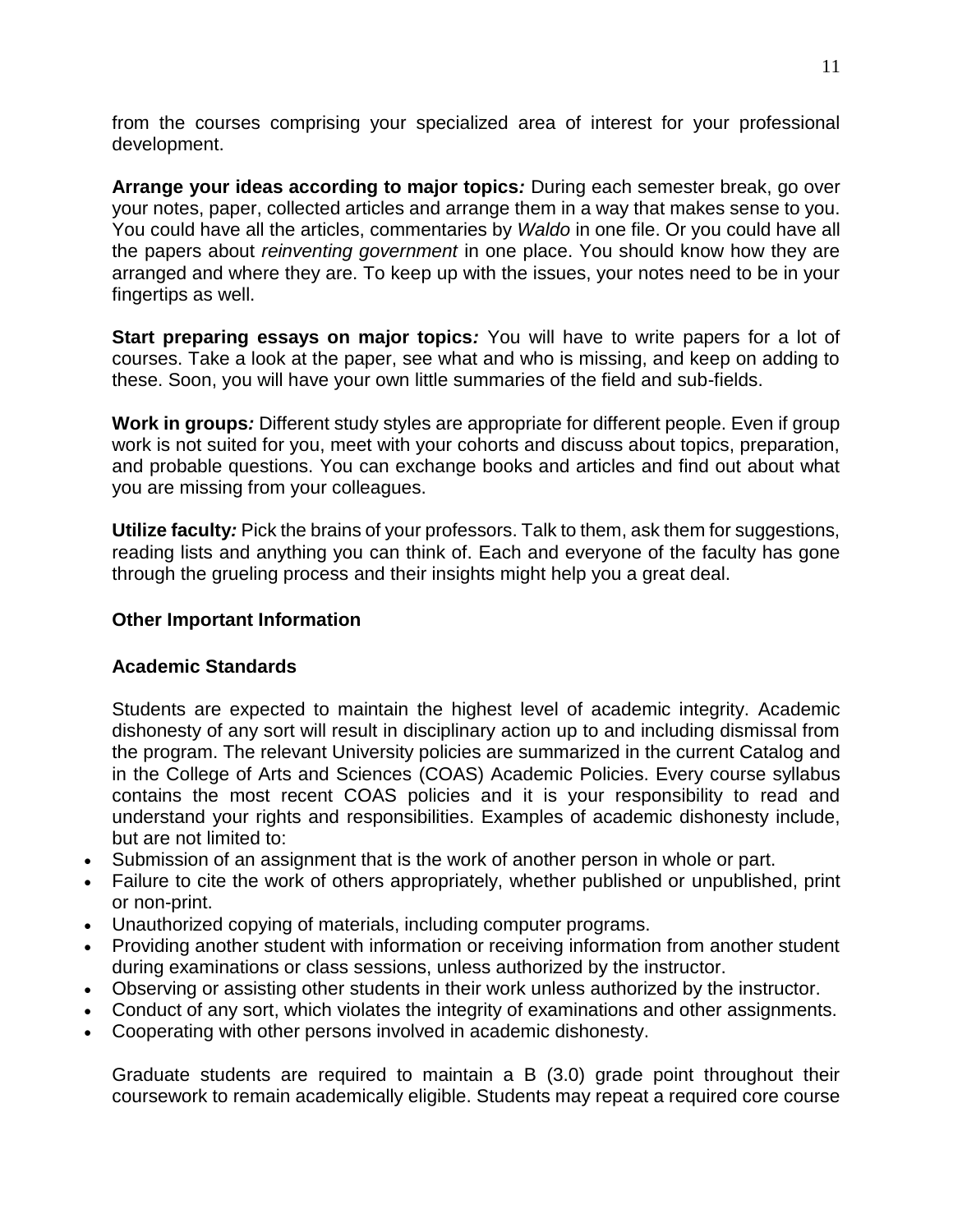in which they received a grade of "C" or lower, but are only allowed to do so once and you must receive a grade of "B" or better to remain in the program. Students may take extra-approved elective courses to replace other elective courses in which they received low grades, but the "B" minimum for do-overs still applies.

## **Student Responsibilities for Online Graduate Study**

The MPA program is entirely online and the majority of courses are offered in shortened semesters (called sub-terms). Each sub-term is approximately 7.5 weeks long and there are two sub-terms in each of the normal 15-week semesters (Fall and Spring). This means you are covering 15 weeks worth of material in half the time. It is important that you do not over extend yourself by taking too many classes during each sub-term. This is a professional program and assignment deadlines, as in the real world, need to be taken seriously otherwise you will fall behind and risk doing poorly in the course. Given the truncated nature of the sub-terms, shortly before the class officially begins you should contact the instructor of record (via their official TAMIU email) and ask for a copy of the syllabus so you can either purchase the textbook/s at the campus bookstore or order them online. You should also log into the course on the first day of class and familiarize yourself with the course syllabus, COAS policies, and course requirements. Each course contains a Task List of required student actions that usually need to be completed within a few days. So do not wait until the weekend to log on.

The MPA faculty understand that the majority of our students are working professionals and many of you may also be married with children. It can be difficult to balance these competing interests while pursuing a graduate degree, given the increased workload inherent in graduate studies. We also understand that sometimes "life happens" and this may cause you to fall behind in your assignments or other course requirements. Therefore, if you find yourself in this situation you need to immediately contact the faculty teaching the course and let them know what is happening. Do not wait until the end of the sub-term to contact your instructor. We can more than likely work something out if contacted early, but as the sub-term draws near, we do not have as many options. Incompletes are only granted in extreme circumstances (with requisite documentation) and these are approved by the COAS Dean, not the instructor, Program Director, or Department Chair. Moreover, an incomplete granted in the first sub-term will affect your ability to complete coursework during the second sub-term.

## **Grading Philosophy and Standards**

The program grading philosophy reflects the principle that grades should communicate to students, future employers, and graduate schools how our students have performed with reference to the national and international standards of the field. Program grades will reflect the degree to which participants demonstrate the key competencies required for effective public and nonprofit organization management as well as good writing mechanics. The program prides itself on setting high standards of rigor and excellence in all aspects of management practice. Obtaining an MPA degree from TAMIU will carry with it the prestige of state-of-the art advanced professional study from a nationally accredited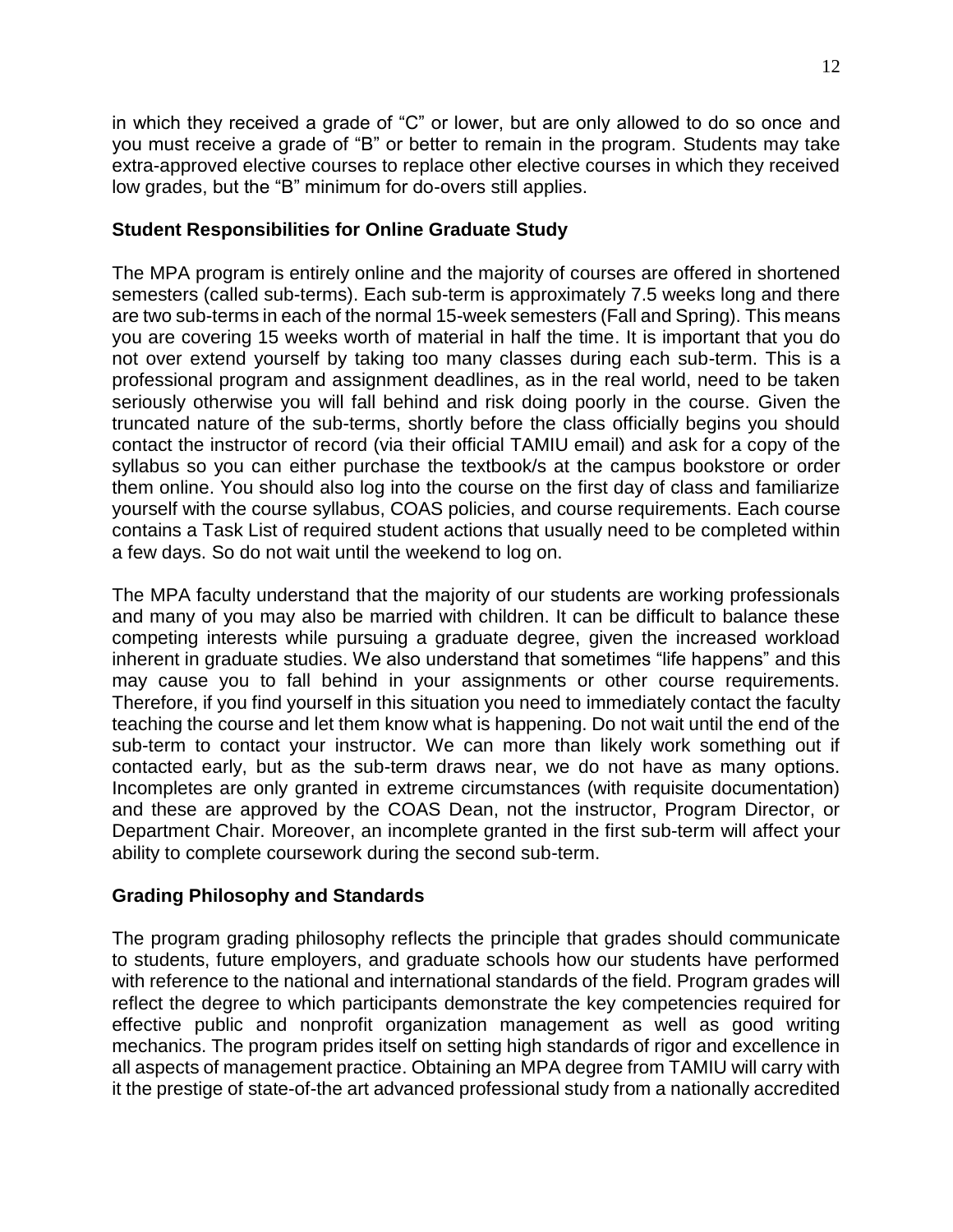program.

## **Enrollment Policy**

Students in the MPA program must remain continuously enrolled in the University while in the program. This means that students must take at least one class each sub-term (Fall/Spring) until graduation unless special arrangements have been made. Continuous enrollment does not apply to the summer session.

A student who is making satisfactory progress (3.0 GPA), but is unable to continue taking classes, **must fill out a Leave of Absence form**, subject to approval by the Office of Graduate Studies and Research. Unapproved absences may result in the student being required to re-apply to their respective programs. In order to receive approval there are certain eligibility requirements. To view these requirements, click the link below.

Link to Leave of Absence Form: [http://www.tamiu.edu/gradschool/documents/LeaveofAbsenceForm.pdf.](http://www.tamiu.edu/gradschool/documents/LeaveofAbsenceForm.pdf)

#### **Expiration of Classes**

It is important to know that graduate courses expire five (5) years after completion. Consequently, graduate students have five years in which to complete all required coursework. All expired courses must be repeated in order to satisfy the degree requirements.

#### **Professional Development**

Students are encouraged to join professional associations for the purpose of professional development during your graduate studies and beyond. The American Society for Public Administration (ASPA) is the premiere professional association for public administration professionals. Benefits of membership include a subscription to the academic journal *Public Administration Review* (PAR); a subscription to *PA Times* which features key public management topics; electronic access to The Public Manager, a journal dedicated to encouraging professionalism and high performance by public sector managers; and training and professional development webinars. There are also other professional associations dealing with all aspects of public administration, such as urban planning (American Planning Association), human resources management (International Public Management Association for Human Resources), public budgeting (Government Finance Officers Association), nonprofits (Alliance for Nonprofit Management), public works (American Public Works Association), and city/county management (International City/County Management Association) to name a few. Many of these organizations may also provide additional training and certificate opportunities.

The program's faculty are aware of the challenges that come with being an entirely online course delivery system. In order to cultivate participation in the program as a learning community, the program will sponsor occasional events to orient new members and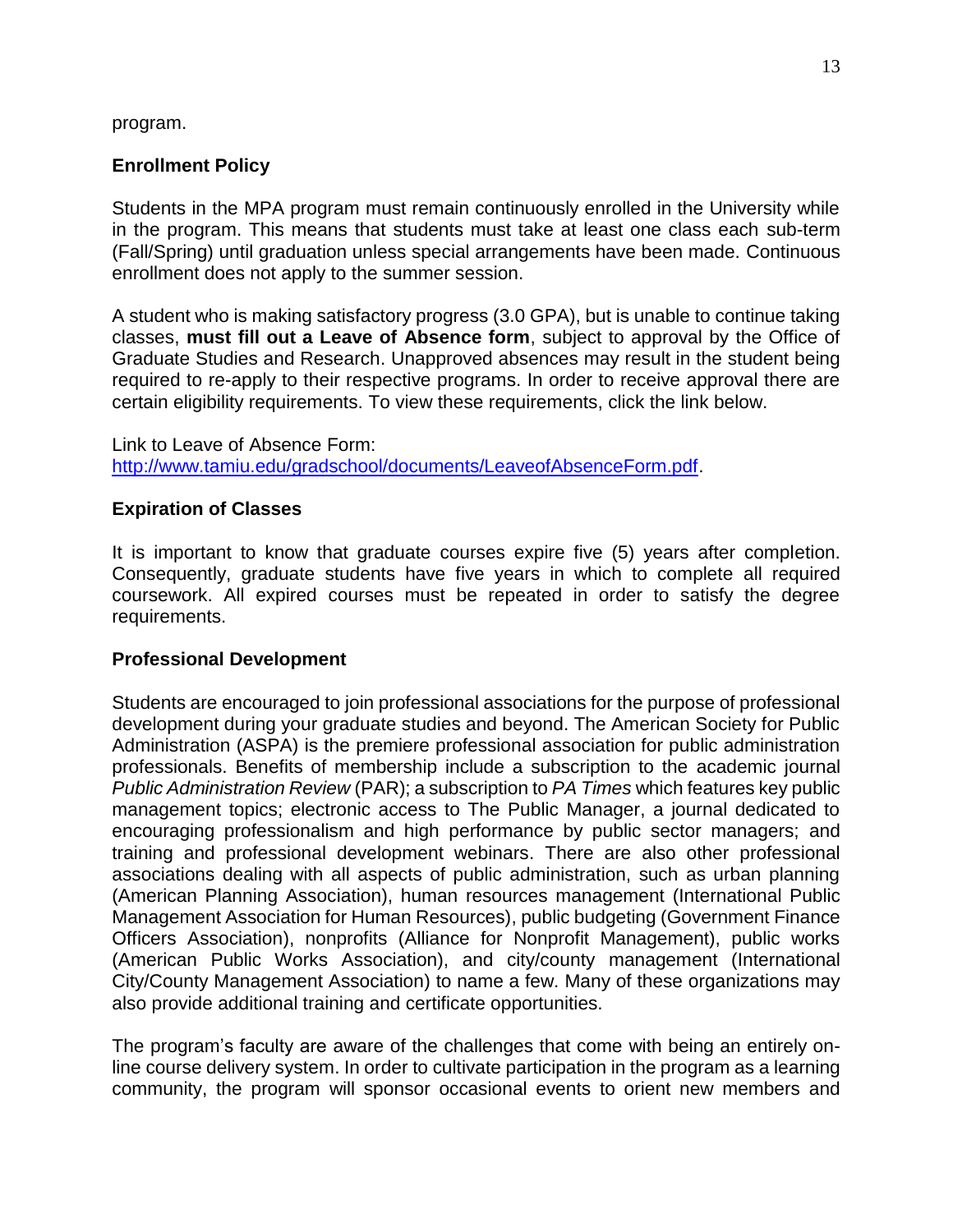provide ongoing points of contact with fellow students. These events will be scheduled in the evenings and possibly weekends for participant convenience.

#### **Technical Requirements for Courses and Courseware Training**

The program requires that all participants have dependable and consistent online access and equipment. Due to the truncated nature of the courses, intermittent access to computing resources will not suffice. Lack of such access and equipment makes successful completion of the program all but impossible to accomplish. Basic equipment requirements include:

• A working desktop computer, laptop or other device capable of accessing the program's course sites via Blackboard, the University's Course Management System.

• A working audio capability on the device to both receive and transmit comprehensible sound and voice.

• A working camera capable of receiving and transmitting recognizable video feeds.

Basic software application packages required for this program include:

• MS Word, PowerPoint, and Excel in versions that are supported by the TAMIU Office of Instructional Technology (OIT).

• Adobe Acrobat Reader for PDF files in versions that are supported by TAMIU OIT.

• Media players such as Windows Media Player, Quicktime, or Real Player in versions that are supported by TAMIU OIT.

Training required to successfully use the program's online features, available at the Student Support tab located at the top of the course shell, include:

• Tutorials and OIT technical support guidance in using Blackboard courseware.

• Tutorials and OIT technical support assistance in using Voice Thread, Skype, or other conferencing platforms supported by TAMIU OIT.

• Tutorials, OIT and Killam Library technical support and assistance in accessing the Killam Library resources.

Other training for specialized software and utilities associated with specific courses should be completed per course instructor requirements. The courseware used to deliver the content is well developed and is generally regarded as user-friendly. Nonetheless a complete orientation with OIT is essential. Program faculty strive to develop and deliver their courses in as effective and convenient ways as possible. The experience of online course delivery, while still evolving, is now highly refined and oriented towards simple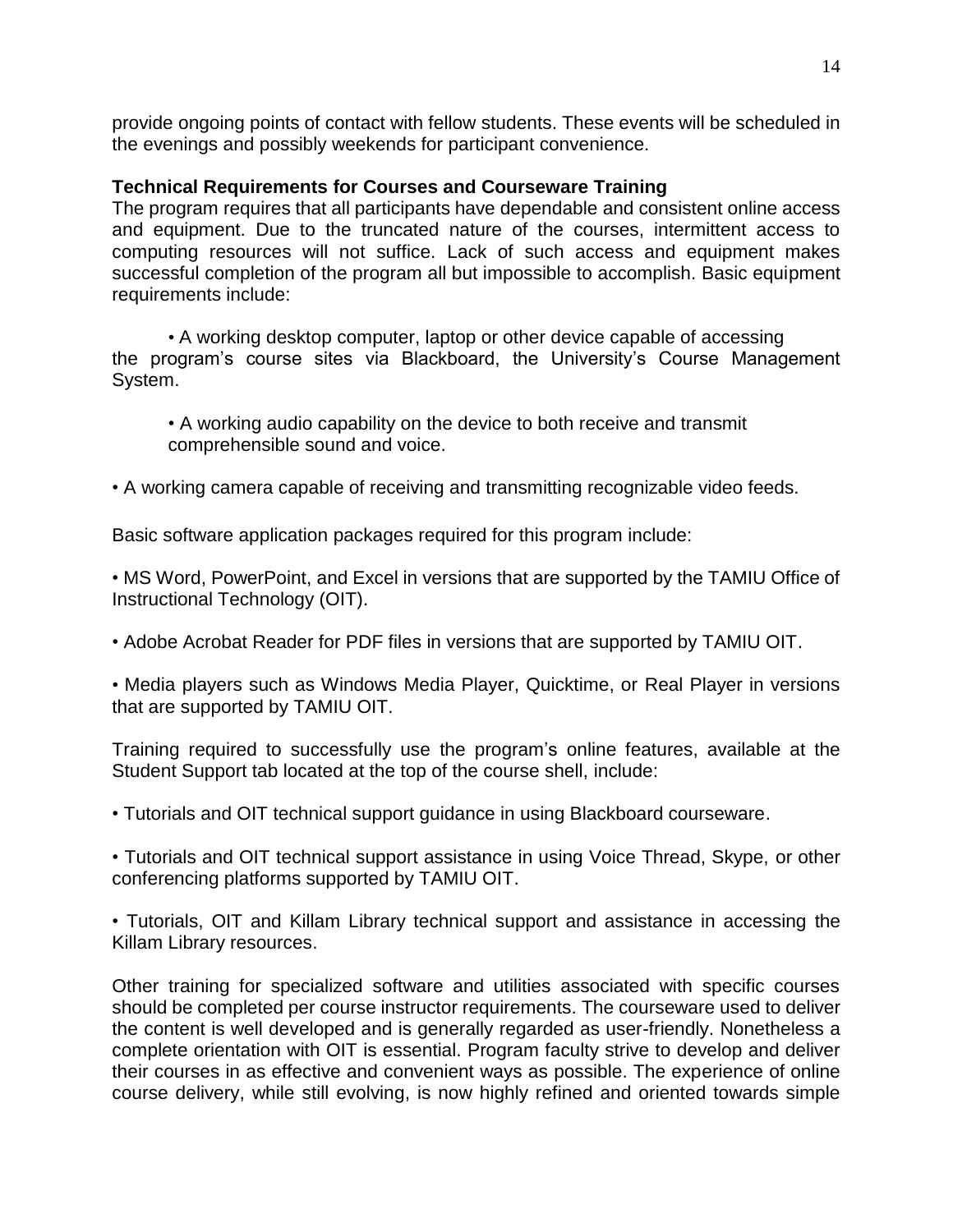access and use. OIT maintains 24-7 support for all of our students. Failure to comply with online access, and access to and competent use applications requirements outlined above will severely compromise student opportunities for program success.

### **MPA Faculty**

MPA faculty are dedicated educators, scholars and active in service to the community both within and outside of the TAMIU campus. All have earned doctorates and have several years of experience at TAMIU and other institutions of higher learning. Participants are urged to maintain close contact with faculty through their educational experience and to take advantage of the opportunity to learn from their mentorship.

Dr. Peter F. Haruna, Professor and MPA Program Director (International and Comparative Administration, Analysis of Governance Structures, Public Budgeting Development and Analysis).

Dr. Mehnaaz Momen, Associate Professor (Urban Governance, Public Space, Marginality).

Dr. Lynne L. Manganaro, Associate Professor (Urban Politics and Policy, Gender and Minority Issues in Policy and Governance).

Dr. Maria Reyes, Assistant Professional (Political Theory, Public Administration Theory, Local Government).

Dr. Heriberto Urby Jr., Visiting Assistant Professor (Nonprofit Management and Leadership, Human Resources Management, Emergency Management).